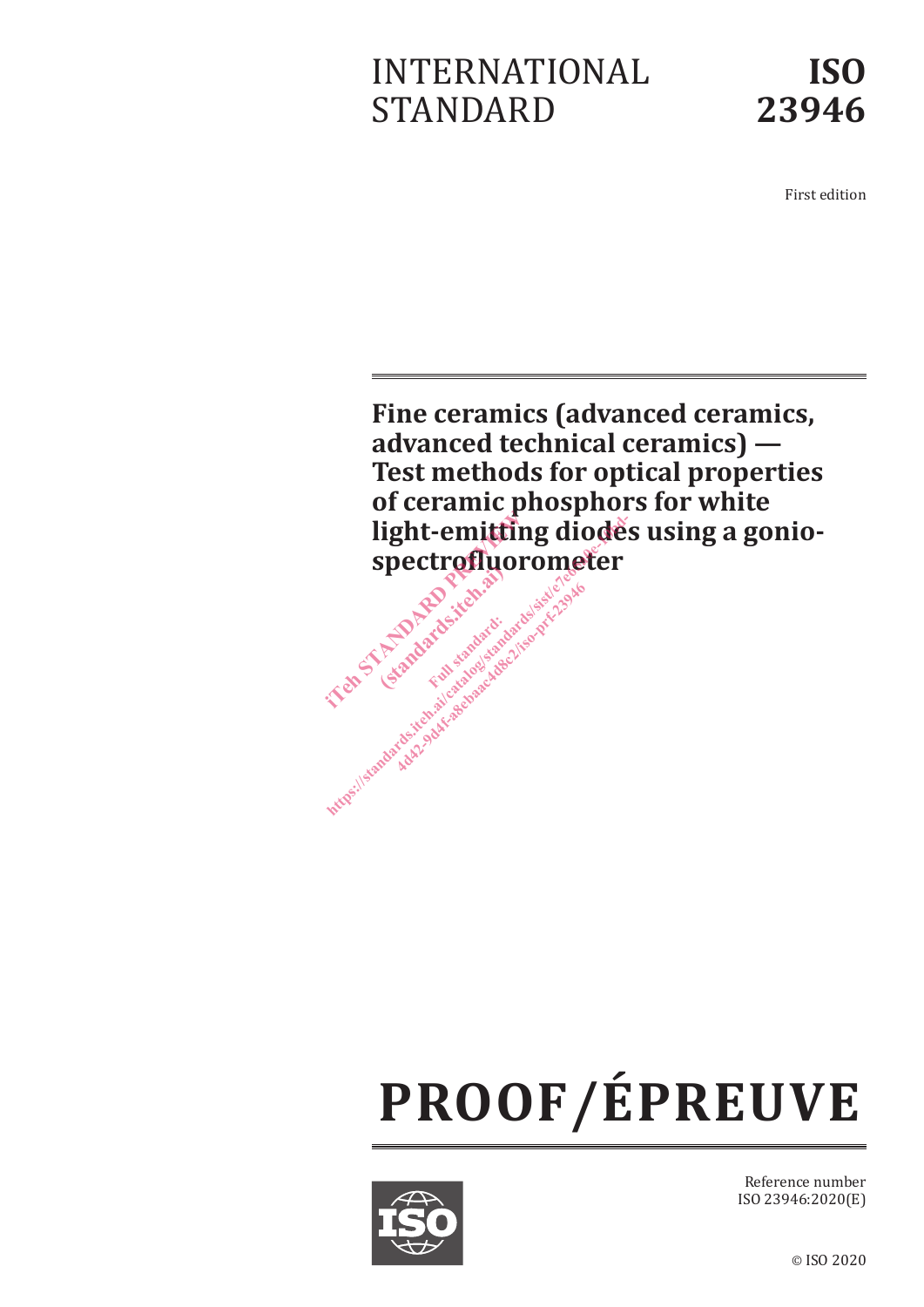



## **COPYRIGHT PROTECTED DOCUMENT**

#### © ISO 2020

All rights reserved. Unless otherwise specified, or required in the context of its implementation, no part of this publication may be reproduced or utilized otherwise in any form or by any means, electronic or mechanical, including photocopying, or posting on the internet or an intranet, without prior written permission. Permission can be requested from either ISO at the address below or ISO's member body in the country of the requester.

ISO copyright office CP 401 • Ch. de Blandonnet 8 CH-1214 Vernier, Geneva Phone: +41 22 749 01 11 Email: copyright@iso.org Website: www.iso.org

Published in Switzerland

#### **PROOF/ÉPREUVE**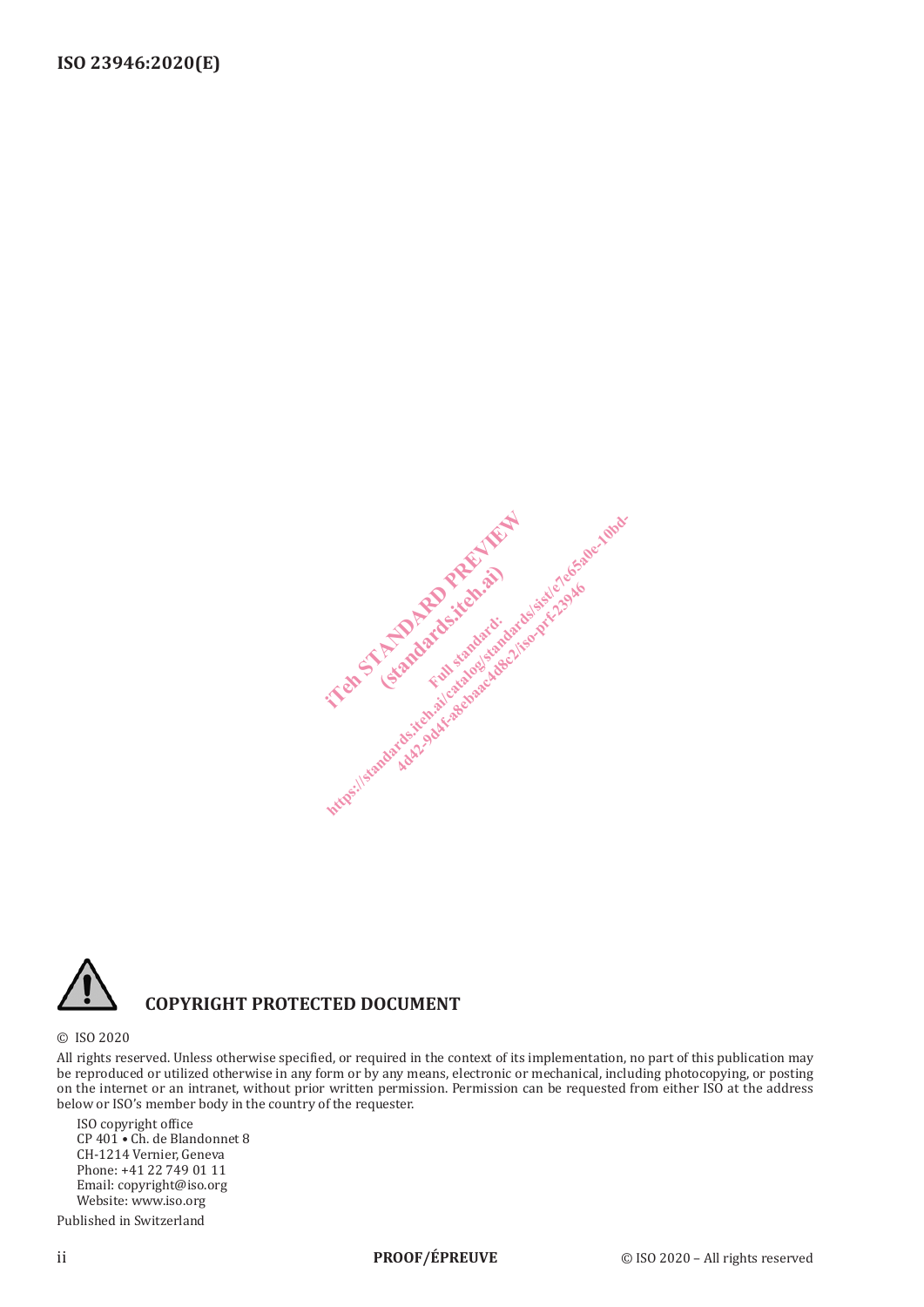# **Contents**

Page

| 1 |            |                                                                                                                                                                                                                                      |  |  |  |  |  |
|---|------------|--------------------------------------------------------------------------------------------------------------------------------------------------------------------------------------------------------------------------------------|--|--|--|--|--|
| 2 |            |                                                                                                                                                                                                                                      |  |  |  |  |  |
| 3 |            |                                                                                                                                                                                                                                      |  |  |  |  |  |
| 4 |            | Spherical coordinate system <b>Execution</b> 2 1                                                                                                                                                                                     |  |  |  |  |  |
| 5 |            |                                                                                                                                                                                                                                      |  |  |  |  |  |
|   | 5.1        |                                                                                                                                                                                                                                      |  |  |  |  |  |
|   | 5.2        |                                                                                                                                                                                                                                      |  |  |  |  |  |
|   | 5.3        | 5.3.1                                                                                                                                                                                                                                |  |  |  |  |  |
|   |            | 5.3.2                                                                                                                                                                                                                                |  |  |  |  |  |
|   |            | 5.3.3                                                                                                                                                                                                                                |  |  |  |  |  |
|   | 5.4        |                                                                                                                                                                                                                                      |  |  |  |  |  |
|   |            | 5.4.1                                                                                                                                                                                                                                |  |  |  |  |  |
|   |            | 5.4.2 Spectrometer and detector 5.4.3 Amplifier 5.4.3 Spectrometer and detector 5.4.3 5                                                                                                                                              |  |  |  |  |  |
|   | 5.5        |                                                                                                                                                                                                                                      |  |  |  |  |  |
|   |            | 5.5.1                                                                                                                                                                                                                                |  |  |  |  |  |
|   |            | 5.5.2                                                                                                                                                                                                                                |  |  |  |  |  |
|   |            | 5.5.3                                                                                                                                                                                                                                |  |  |  |  |  |
|   |            |                                                                                                                                                                                                                                      |  |  |  |  |  |
| 6 |            | 5.6 Enclosure 5<br>5.7 Signal and data processing whit 6<br>6.1 General 2008 of measurement apparatus 6<br>6.1 General 6                                                                                                             |  |  |  |  |  |
|   |            |                                                                                                                                                                                                                                      |  |  |  |  |  |
|   | 6.2        |                                                                                                                                                                                                                                      |  |  |  |  |  |
|   | 6.3        |                                                                                                                                                                                                                                      |  |  |  |  |  |
|   | 6.4<br>6.5 |                                                                                                                                                                                                                                      |  |  |  |  |  |
|   | 6.6        |                                                                                                                                                                                                                                      |  |  |  |  |  |
|   | 6.7        |                                                                                                                                                                                                                                      |  |  |  |  |  |
| 7 |            |                                                                                                                                                                                                                                      |  |  |  |  |  |
|   | 7.1        | Storage and pre-processing <b>Executive Contract Contract Contract Contract Contract Contract Contract Contract Contract Contract Contract Contract Contract Contract Contract Contract Contract Contract Contract Contract Cont</b> |  |  |  |  |  |
|   | 7.2        |                                                                                                                                                                                                                                      |  |  |  |  |  |
| 8 |            |                                                                                                                                                                                                                                      |  |  |  |  |  |
|   | 8.1        |                                                                                                                                                                                                                                      |  |  |  |  |  |
|   | 8.2        |                                                                                                                                                                                                                                      |  |  |  |  |  |
|   |            | 8.2.1<br>8.2.2                                                                                                                                                                                                                       |  |  |  |  |  |
|   | 8.3        | Measurement of spatial light distribution with varying azimuth angle of observation 8                                                                                                                                                |  |  |  |  |  |
|   | 8.4        | Evaluation of surface uniformity with varying azimuth rotational angle of sample 8                                                                                                                                                   |  |  |  |  |  |
| 9 |            |                                                                                                                                                                                                                                      |  |  |  |  |  |
|   | 9.1        |                                                                                                                                                                                                                                      |  |  |  |  |  |
|   |            | 9.1.1                                                                                                                                                                                                                                |  |  |  |  |  |
|   |            | 9.1.2                                                                                                                                                                                                                                |  |  |  |  |  |
|   | 9.2<br>9.3 |                                                                                                                                                                                                                                      |  |  |  |  |  |
|   |            | 9.3.1                                                                                                                                                                                                                                |  |  |  |  |  |
|   |            | 9.3.2                                                                                                                                                                                                                                |  |  |  |  |  |
|   | 9.4        | Average of scattered light or fluorescence photon number for variable azimuth                                                                                                                                                        |  |  |  |  |  |
|   |            |                                                                                                                                                                                                                                      |  |  |  |  |  |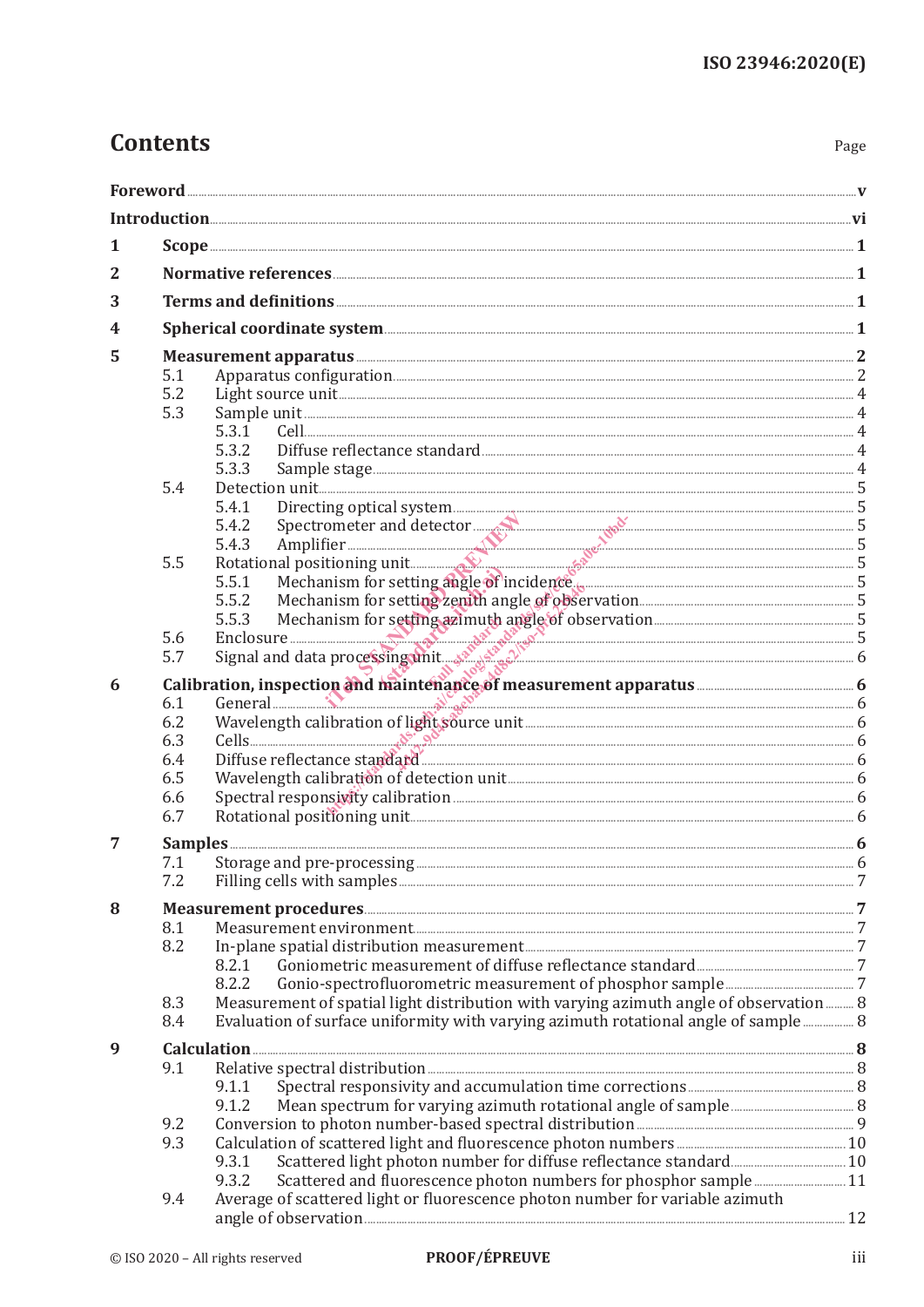|                                                                                           | 9.6 | Interpolation of luminescent radiance factor and reflected radiance factor at dead |    |  |  |  |  |
|-------------------------------------------------------------------------------------------|-----|------------------------------------------------------------------------------------|----|--|--|--|--|
|                                                                                           |     |                                                                                    | 14 |  |  |  |  |
|                                                                                           | 9.7 |                                                                                    | 14 |  |  |  |  |
|                                                                                           | 9.8 |                                                                                    |    |  |  |  |  |
|                                                                                           | 9.9 |                                                                                    |    |  |  |  |  |
| 10                                                                                        |     |                                                                                    |    |  |  |  |  |
| Annex A (informative) Gonio-spectrofluorometric measurement for less absorptive samples18 |     |                                                                                    |    |  |  |  |  |
|                                                                                           |     |                                                                                    |    |  |  |  |  |

International Activity and Section 2nd Activity of the development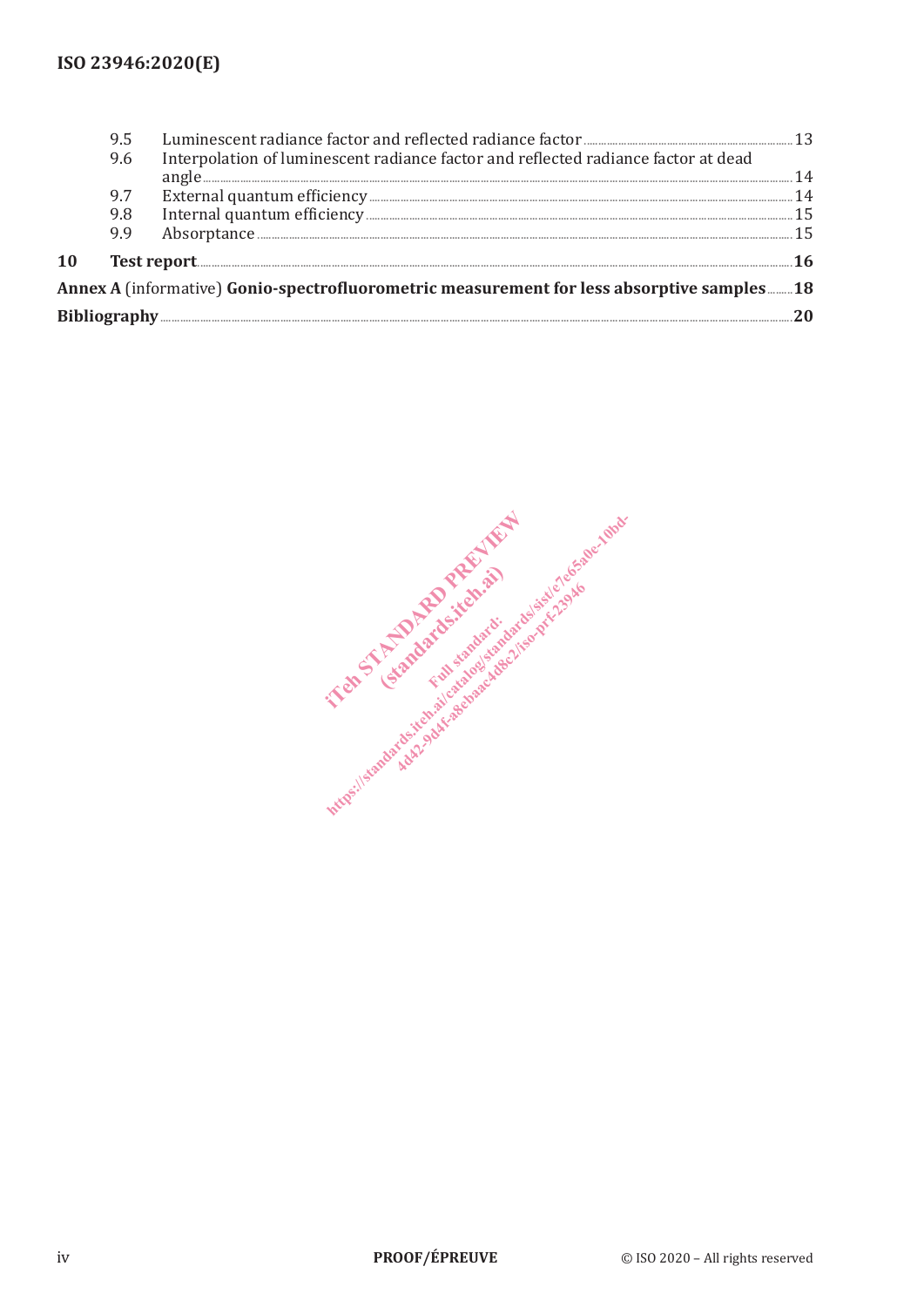# **Foreword**

ISO (the International Organization for Standardization) is a worldwide federation of national standards bodies (ISO member bodies). The work of preparing International Standards is normally carried out through ISO technical committees. Each member body interested in a subject for which a technical committee has been established has the right to be represented on that committee. International organizations, governmental and non-governmental, in liaison with ISO, also take part in the work. ISO collaborates closely with the International Electrotechnical Commission (IEC) on all matters of electrotechnical standardization.

The procedures used to develop this document and those intended for its further maintenance are described in the ISO/IEC Directives, Part 1. In particular, the different approval criteria needed for the different types of ISO documents should be noted. This document was drafted in accordance with the editorial rules of the ISO/IEC Directives, Part 2 (see www.iso.org/directives).

Attention is drawn to the possibility that some of the elements of this document may be the subject of patent rights. ISO shall not be held responsible for identifying any or all such patent rights. Details of any patent rights identified during the development of the document will be in the Introduction and/or on the ISO list of patent declarations received (see www.iso.org/patents).

Any trade name used in this document is information given for the convenience of users and does not constitute an endorsement.

For an explanation of the voluntary nature of standards, the meaning of ISO specific terms and expressions related to conformity assessment, as well as information about ISO's adherence to the World Trade Organization (WTO) principles in the Technical Barriers to Trade (TBT), see www.iso.org/<br>iso/foreword.html. iso/foreword.html. document is information given<br>
voluntary nature of standards,<br>
rmity assessment, as well as is<br>
(TO) principles in the Technical<br>
U by Technical Committeed SO/TO<br>
this document should be direct ry nature of stand<br>assessment, as well<br>inciples in the Tech<br>innical Committeed<br>comment should be document is mormation given for the document is morning of standards, the mean rmity assessment, as well as information (TO) principles in the Technical Barriers to by Technical Committee JSO/TC 206, Fine this document sho Exercise the Technical Barr<br>
iples in the Technical Barr<br>
ical Committee 180/TC 20<br>
ical Committee 180/TC 20<br>
ment should be directed to<br>
found at www.iso.org/me

This document was prepared by Technical Committee ISO/TC 206, *Fine ceramics*.

Any feedback or questions on this document should be directed to the user's national standards body. A complete listing of these bodies can be found at www.iso.org/members.html. complete listing of these bodies can be found at www.iso.org/members.html.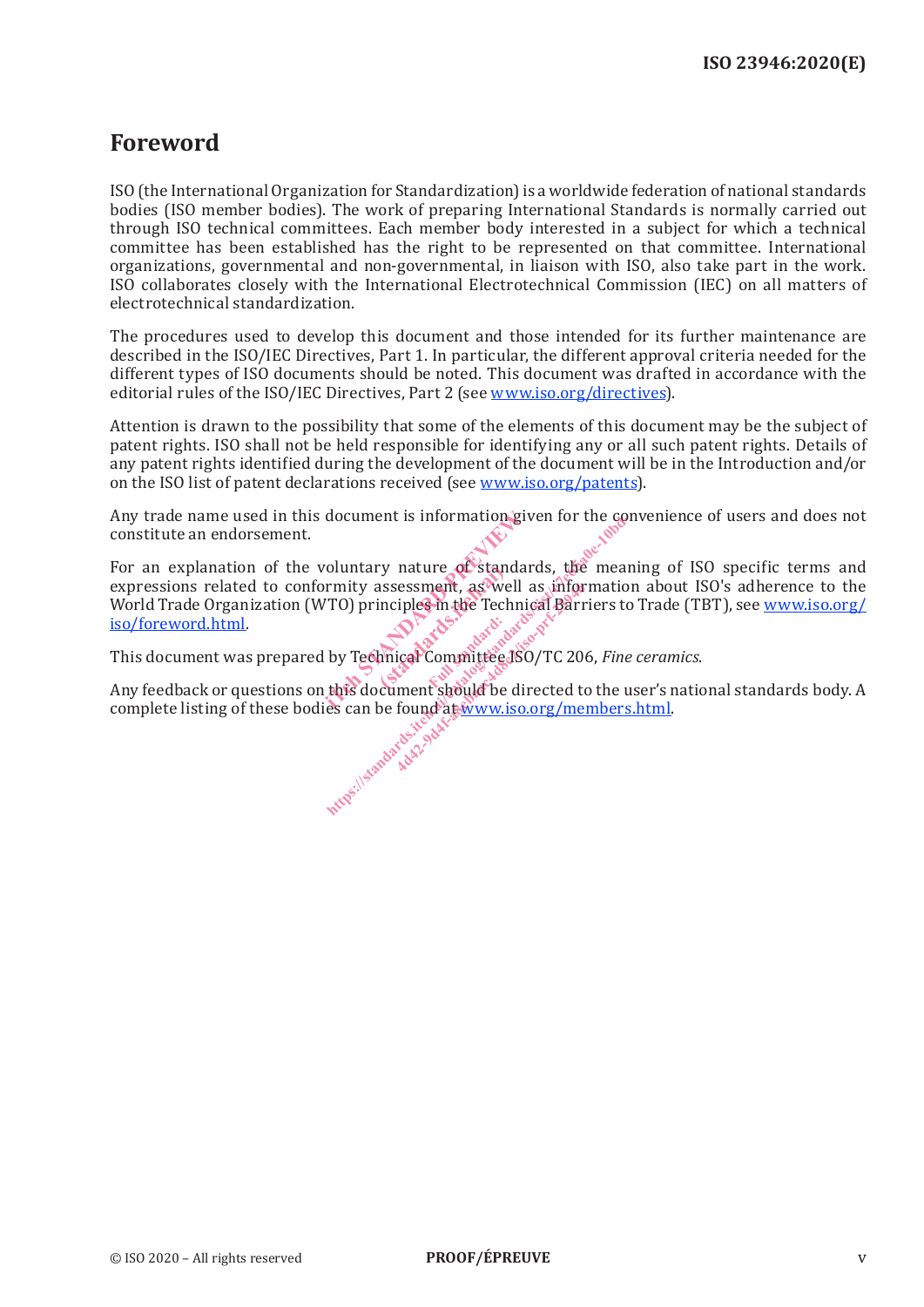# **Introduction**

White light-emitting diode (LED)-based solid-state lighting (SSL) has been widely used for a variety of applications as an alternative for incandescent and fluorescent lamps. In the beginning, white LEDs (comprising blue LEDs and yellow phosphors) became popular as backlight sources for small-size liquid-crystal displays (LCDs) used in mobile phones and digital cameras. These were followed by white LEDs (consisting of blue LEDs combined with green and red phosphors) applied to backlight sources for large-area LCDs. Subsequently, LED lamps have been commercialized for general lighting, replacing conventional luminaires and capitalising on their advantages, such as compactness, high luminous efficiency, high brightness below 0°C or higher ambient temperatures, long life and controllability of light intensity and colour temperature.

Optical performance of a phosphor material for use in a white LED is one of the most important factors influencing the performance of the white LED. Accordingly, it is of great importance not only for researchers and manufacturers of phosphors for use in white LEDs but also for researchers and manufacturers of white LED devices to evaluate optical properties of the phosphors in a well-established manner. Photoluminescence quantum efficiency is one of the key optical parameters of phosphors for use in white LEDs and has been measured extensively by using an integrating sphere-based absolute method.

ISO 20351 was developed in accordance with the demand for standardizing the test method of internal quantum efficiency of phosphors using an integrating sphere. This standard test method has the advantage of short measurement time and being available to those with no expertise in precise optical measurement. Despite their importance in terms of the performance of ceramic phosphor products, however, external quantum efficiency and absorptance are out of the scope of ISO 20351 due to insufficient understanding of the source of variation in these measurement values. ising an integrating sphere. The<br>ne and being available to those v<br>ance in terms of the performancy<br>and absorptance are out of<br>irreduced the measurement methods of<br>tum efficiency and related optica<br>io-spectrofluorometer. T ising an integrating sphere. This standard in the and being available to those with no exame and absorptance are out of the score of variation in these measurement value measurement methods of external tum efficiency and r

This document provides the absolute measurement methods of external quantum efficiency and absorptance as well as internal quantum efficiency and related optical properties for ceramic phosphors for use in white LEDs using a gonio-spectrofluorometer. This equipment is regarded as one of the variations of a gonio-reflectometer commonly used to evaluate optical properties of material surfaces. d absorptance are<br>variation in these n<br>asurement method<br>iciency and related<br>rofluorometer. The<br>ly used to evaluate riation in these measurem<br>the measurem<br>the measurem in the measurem<br>fluorometer. This equipm<br>it is equipm<br>it is a proceedures, which can<br>deprocedures, which can<br>ress the high-performance<br>their competitiveness.

In this document, measurement conditions and procedures, which can affect the measurement values, are described in detail, helping those who address the high-performance phosphors for competitive SSL products to obtain the proper information on their competitiveness.

This document can also be adopted to phosphors used in non-white LEDs, for example green, orange, pink and purple.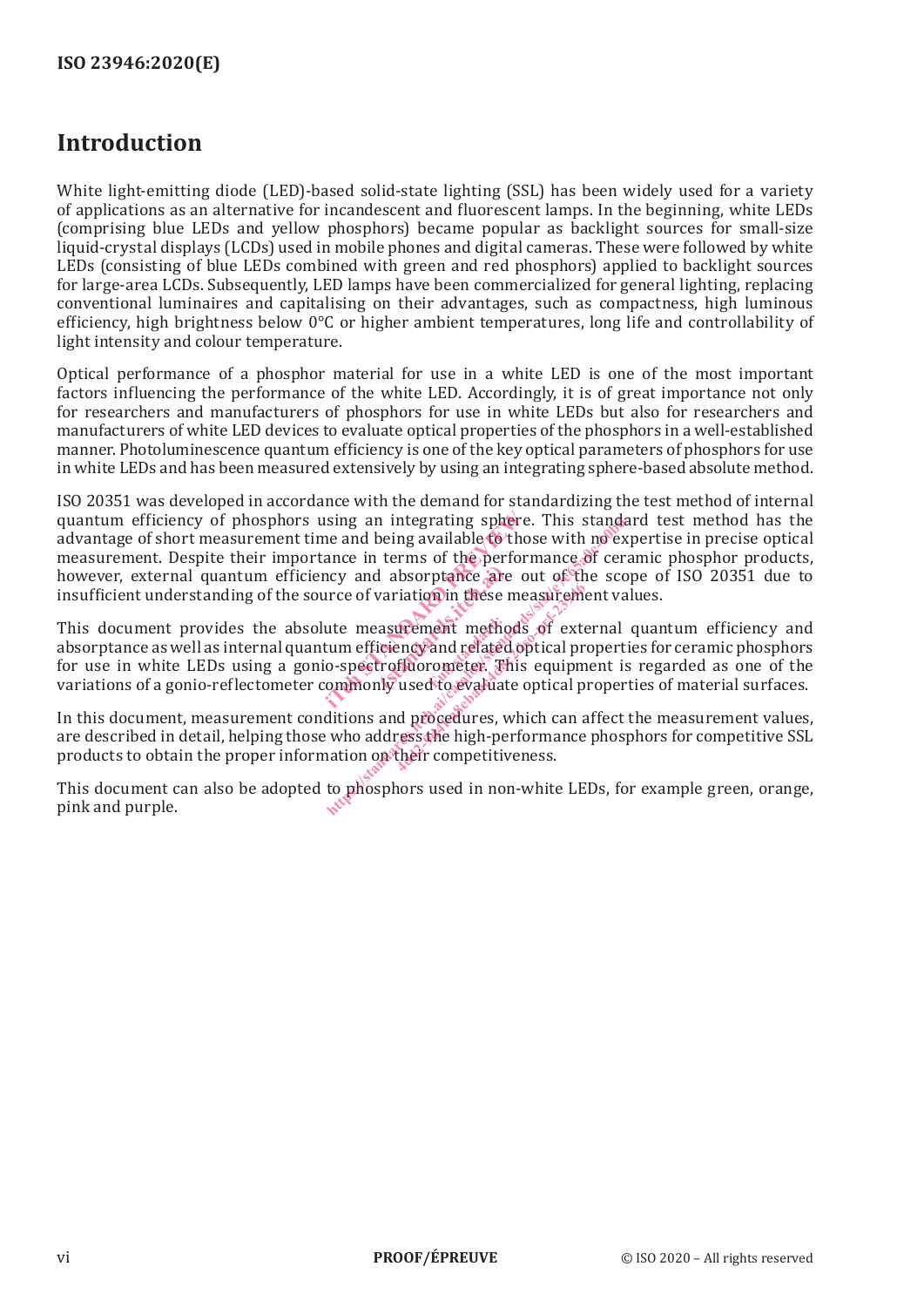# **Fine ceramics (advanced ceramics, advanced technical ceramics) — Test methods for optical properties of ceramic phosphors for white light-emitting diodes using a goniospectrofluorometer**

# **1 Scope**

This document specifies a method for use of a gonio-spectrofluorometer to measure internal quantum efficiency, external quantum efficiency, absorptance, luminescent radiance factor and relative fluorescence spectrum of ceramic phosphor powders which are used in white light-emitting diodes (LEDs) and emit visible light when excited by UV or blue light.

### **2 Normative references**

The following documents are referred to in the text in such a way that some or all of their content constitutes requirements of this document. For dated references, only the edition cited applies. For undated references, the latest edition of the referenced document (including any amendments) applies. e referred to in the text in such<br>this document. For dated refer<br>t edition of the referenced document<br>vanced ceramics advanced technic<br>phosphors for white light emitting<br>hting Vocabulary<br>hting Vocabulary e referred to in the text in such a way't<br>this document. For dated references, on<br>t edition of the referenced document (incl<br>anced ceramics, advanced technical ceram<br>phosphors for white light emitting diodes u<br>thing Vocabu

ISO 20351, *Fine ceramics (advanced ceramics, advanced technical ceramics) — Absolute measurement of internal quantum efficiency of phosphors for white light emitting diodes using an integrating sphere* ceramics advanced<br>ors for white light e Ful standards ramics advanced technical<br>s for white light emitting di<br>bulary<br>carebaac<sub>4862</sub>, carebaac<br>carebaac<sub>4862</sub><br>expressions and definitions gives

CIE S 017/E, *International Lighting Vocabulary*

# **3 Terms and definitions**

For the purposes of this document, the terms and definitions given in ISO 20351 and CIE S 017/E and the following apply.

ISO and IEC maintain terminological databases for use in standardization at the following addresses:

- ISO Online browsing platform: available at https://www.iso.org/obp
- IEC Electropedia: available at http://www.electropedia.org/

#### **3.1**

#### **gonio-spectrofluorometer**

apparatus measuring the observation angle dependence of the spectral distribution of fluorescent light or scattered light emitted by a sample irradiated on its surface by a monochromatic light

#### **3.2**

#### **in-plane**

<optical radiation> emitted or reflected, with a propagation vector located in a plane of incidence

#### **3.3**

#### **out-of-plane**

<optical radiation> emitted or reflected, with a propagation vector not located in a plane of incidence

## **4 Spherical coordinate system**

The coordinate system used in gonio-spectrofluorometry shall be a spherical coordinate system  $(r, \theta, \phi)$ . In a gonio-spectrofluorometer, the plane including the sample surface shall be taken as the horizontal plane and the centre of the surface of the sample shall be taken as the origin. The radial distance *r*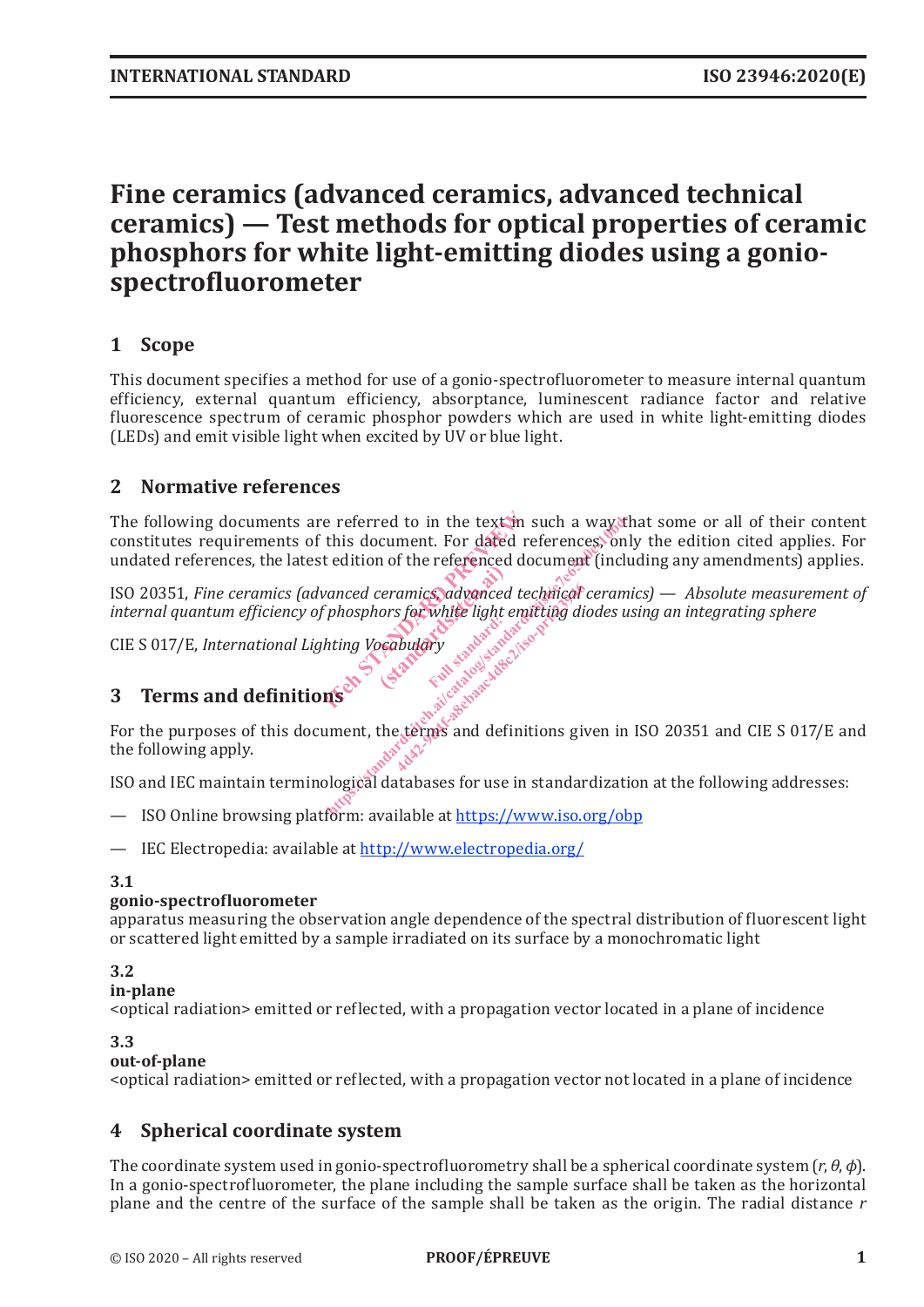of the observation point shall be held constant during the measurement. The geometrical parameters of measurement are defined by the angle of incidence  $\theta_i$ , the zenith angle of observation  $\theta_r$  and the azimuth angle of observation  $\phi_r$ . The vertical axis is defined as the direction where  $\theta_i = \theta_r = 0^{\circ}$ , and the plane of incidence is defined as  $\phi_r = 0^\circ$ .

### **5 Measurement apparatus**

#### **5.1 Apparatus configuration**

The apparatus comprises elements including a light source unit, a sample unit, a detection unit, a rotational positioning unit, an enclosure and a signal/data processing unit. Figure 1 illustrates the typical measurement apparatus configuration.

The light source unit generates monochromatic excitation light and comprises a white light source, a power supply for the white light source, a focusing optical system, a wavelength selection unit (monochromator for the white light source) and an optical system for irradiation. A collimated laser beam can also be used as the monochromatic light source.

The sample unit comprises a cell, a diffuse reflectance standard and a sample stage.

The detection unit comprises a directing optical system for collecting light, a spectrometer, a detector and an amplifier.

Example measurement configuration is illustrated in Figure 2, where the geometrical parameters are defined in <u>Clause 4</u>. The rotational positioning unit for measuring in-plane spatial distribution comprises a mechanism for setting the angle of incidence and a mechanism for setting the zenith angle of observation. When out-of-plane spatial distribution is measured, the rotational positioning unit also includes mechanism for setting the azimuth angle of observation. When gonio-spectrofluorometric measurement is performed with a certain fixed angle of incidence, a non-adjustable optical system for irradiating incident beam onto the centre of a sample surface may be used. For measuring in-plane spatial distribution, the incident optical axis is located in the same plane as that where the observation optical axis is rotating by the mechanism for setting the zenith angle of observation. To prevent the mechanism for setting the zenith angle-of-observation from interfering with the mechanism for setting the angle-of-incidence, each can be given radial distance that differs substantially from the other. Alternatively, one or both of these mechanisms can be provided with a supplemental positioning mechanism for preventing collision. cting optical system for collectin<br>
on is illustrated in Figure 2, w<br>
onal positioning unit for measured,<br>
the angle of incidence and a mechanical distribution is measured,<br>
a azimuth angle of observation<br>
certain fixed an ustrated in Figure<br>sitioning unit for<br>e of incidence and<br>istribution is measured<br>the angle of observed angle of increased angles. ti**o**n is meas<br>le of obser:<br>angle of ind<br>sample surf ting optical system for collecting light, and<br>in is illustrated in Figure 2, where the<br>onal positioning unit for measuring in-<br>the angle of incidence and a mechanism for<br>atial distribution is measured, the rotation<br>azimuth tioning unit for measurin<br>of incidence and a mechan<br>ribution is measured, the<br>angle of observation. Wixed angle of incidence, a<br>of a sample surface may b<br>s located in the same plane<br>existing the zenith angle<br>observation fr

Each component incorporated inside the enclosure should have a matte black surface to reduce stray light.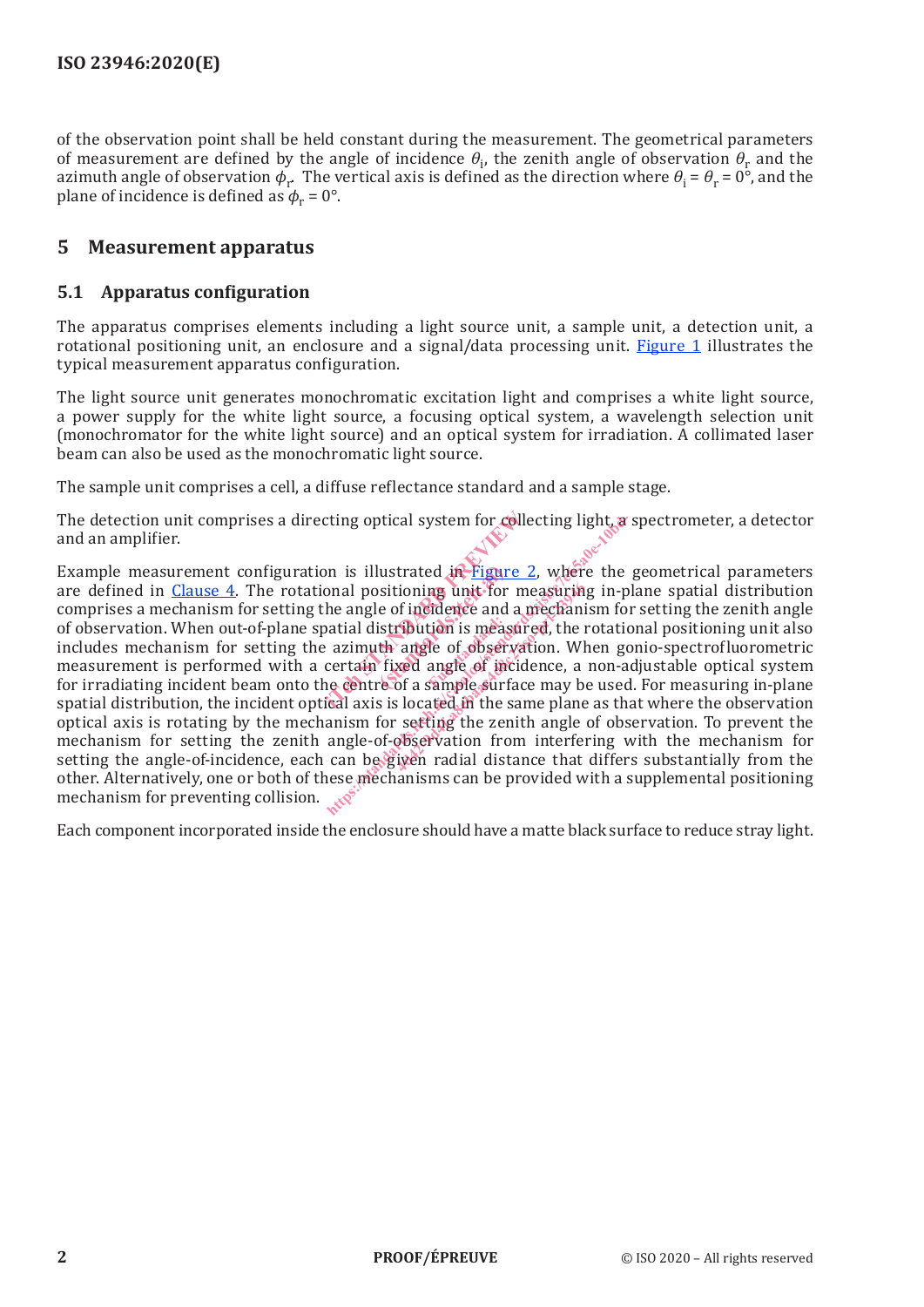

#### **Key**

- A light source unit 1 light source
- 
- 
- 
- 
- 
- B sample unit 2 spectrometer
- C detection unit 3 optical system for irradiation (optical fibre probe)
- D rotational positioning unit 4 mechanism for setting angle of incidence
- E enclosure 5 mechanism for setting zenith angle of observation
	- 6 sample (cell)
	- 7 sample stage
	- 8 directing optical system (optical fibre probe) array spectrometer Ful standards.

### **Figure 1 — Typical measurement apparatus configuration**



**Key**

| zenith angle of observation | azimuth angle of observation |
|-----------------------------|------------------------------|
| angle of incidence          | sample rotation angle        |

**Figure 2 — Example configuration of each geometrical parameter**